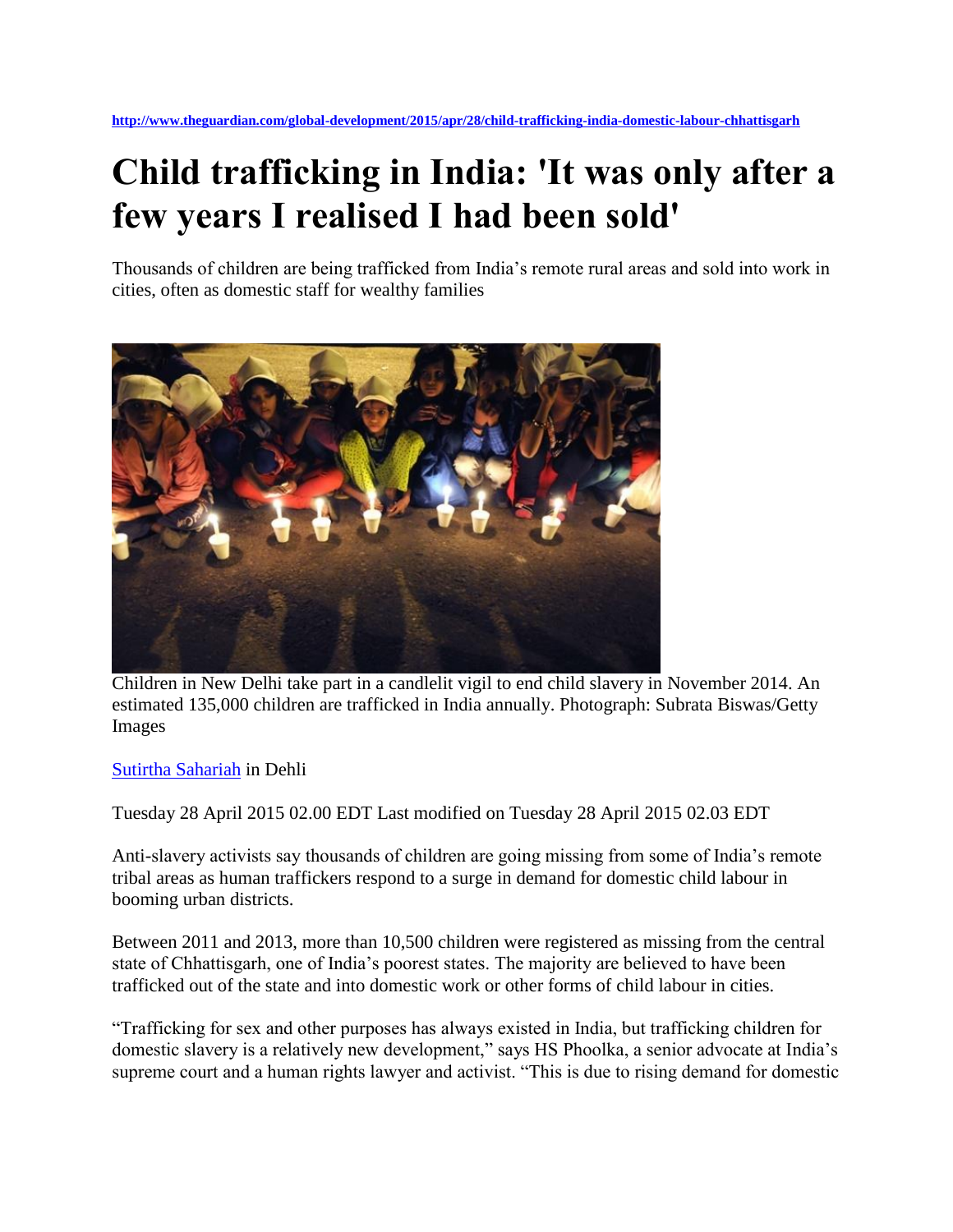maids due to rising income in urban areas and widescale poverty … in rural areas. This trafficking shows the rise of massive inequality in [India.](http://www.theguardian.com/world/india)"

The missing children in Chhattisgarh represent a small percentage of the estimated 135,000 children believed to be trafficked in India every year. Yet the rate at which they are going missing from remote villages in the south of the state is causing alarm.

"I worked from 6am until midnight. I had to cook, clean, take care of the children and massage the legs of my employers"

Last year, the supreme court expressed serious concern over the number of missing children in Chhattisgarh. The state responded with legislation, India's first attempt to regulate the [growing number of employment](http://timesofindia.indiatimes.com/india/Human-trafficking-Chhattisgarh-first-state-to-implement-placement-agency-act/articleshow/39637562.cms)  [placement agencies,](http://timesofindia.indiatimes.com/india/Human-trafficking-Chhattisgarh-first-state-to-implement-placement-agency-act/articleshow/39637562.cms) which are often conduits for children being trafficked into domestic servitude and

other forms of exploitation.

Activists say more needs to be done to tackle the problem. "The state has become a big source area for children because of a lack of law enforcement, civil unrest, large-scale poverty, illiteracy and the remoteness of the villages," says Bhuwan Ribhu, an activist working with the [Bachpan](http://www.bba.org.in/)  [Bachao Andolan](http://www.bba.org.in/) (Save the childhood movement). "These are places where the protection of the state does not reach. Trafficking in this region has become deeply engrained."

In the village of Kunuri, Deepti Minch, 19, describes her experience of being trafficked into domestic servitude in northern India's Punjab state. A village agent had visited her family and promised her mother 5,000 rupees (\$79) a month if she sent Deepti to work in Delhi. Once she reached the capital she was sold off to a family.

"It was only after a few years I realised I had been sold," she recalls. "I was extremely hurt and was in tears. My life was tough. I worked from six in the morning until midnight. I had to cook meals, clean the house, take care of the children and massage the legs of my employers before going to bed. If I didn't do my job well, they used to scold me."

Deepti eventually managed to run away and make her way back to her family – yet thousands of other children remain unaccounted for.

One of them is Salmaet, who went missing from Sihardhar village in Chhattisgarh's Jashpur district six years ago, when she was 11. "I thought she had gone to a neighbouring village, but when she didn't return I got worried and started asking around," says her father, Thibu Ram. "I still have no idea where she is. I hope she's safe."

Salmaet's disappearance is part of a disturbing trend of children going missing in the area. Fear and distrust of the police and officials mean children are rarely reported missing for months, or even years, after they disappear. Although Salmaet went missing in 2008, her family didn't go to the police until this year. They say the police have done nothing to look for her.

Rishi Kant, one of India's leading anti-trafficking activists, says trafficking is still considered a peripheral issue among law enforcement agencies, especially in rural areas such as Chhattisgarh.